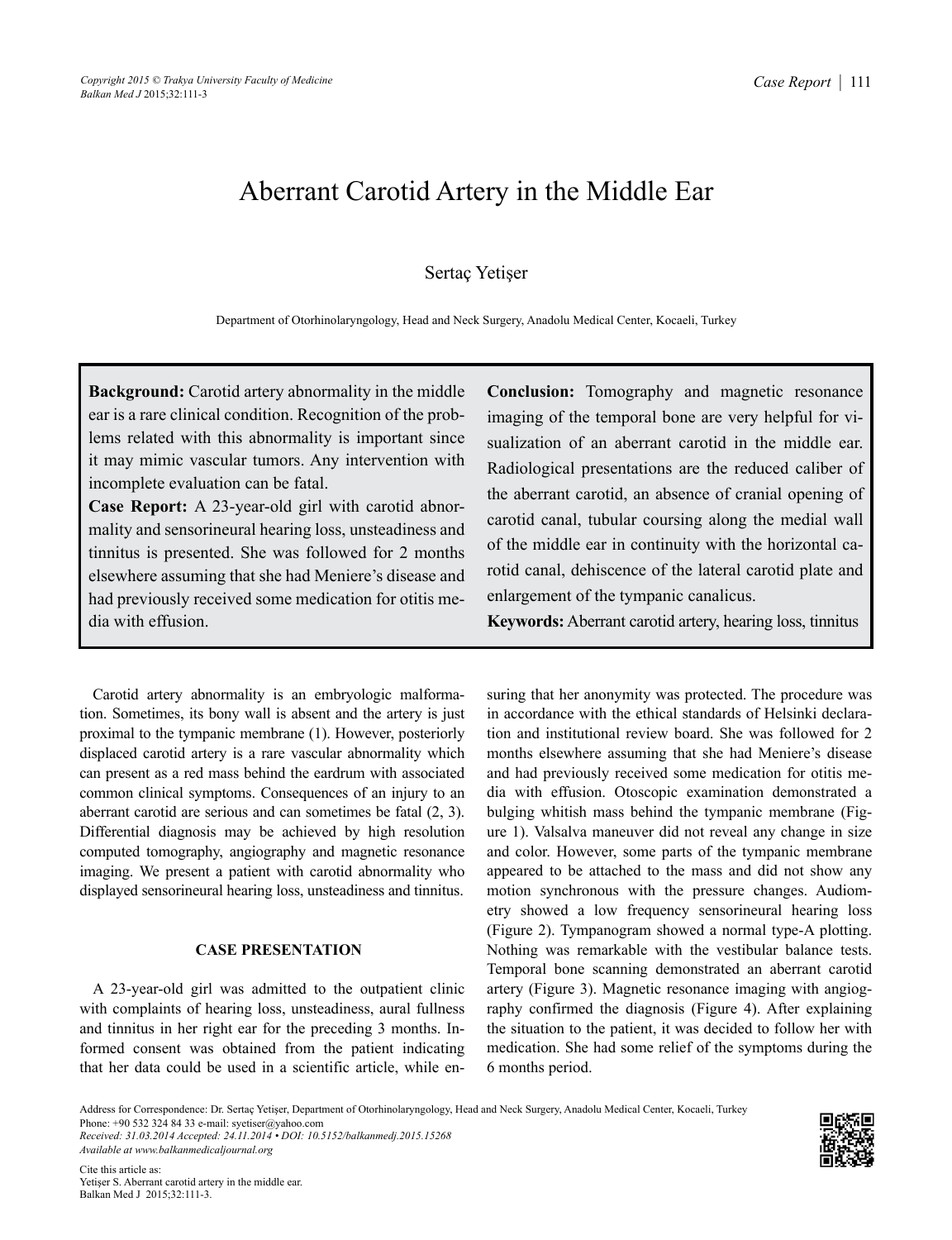

**FIG. 1.** Otoscopic view of a middle ear mass located slightly anterior to the malleus



**FIG. 2.** Low frequency sensorineural hearing loss in the right ear

### **DISCUSSION**

The internal carotid artery has four portions. The petrous portion has vertical and horizontal pathways along the bony canal through the temporal bone. The carotid enters the temporal bone medial to the styloid process. Its short vertical part is anterior and inferior to the cochlea and is separated from the tympanic cavity by a thin plate of bone. Then, it turns anteromedially and travels in the horizontal plane underneath the Eustachian tube. Later, it enters the cranial fossa via the foramen lacerum. The caroticotympanic branch of the internal carotid artery, which is an embryological remnant of the hyoid artery, leaves the carotid to enter the tympanic cavity above the middle ear. It joins the enlarged inferior tympanic artery at the promontory which is a branch of the ascending pharyngeal



**FIG. 3. a, b.** Serial axial cut of the temporal bone tomography. Aberrant carotid artery extends to the anterior portion of the middle ear without any bony coverage. It is located over the promontorium (a). Note that the aberrant carotid is in touch with the malleus bone and the ear drum (b)

artery (3). In the absence of the vertical carotid, blood supply to the cerebral region is via the inferior tympanic and caroticotympanic arteries from the horizontal internal carotid artery coursing the tympanic cavity (4). Sometimes, an associated huge stapedial artery, which is actually transient, and embryologic presentation of a derivative of the hyoid artery at the  $4<sup>th</sup>$ week of fetal life persists as a branch of the aberrant internal carotid artery and leaves the temporal bone through the facial canal to become the middle meningeal artery. In this case, the ipsilateral foramen spinosum is absent (5). One possible assumption is that progressive regression of stapedial and caroticotympanic arteries occurs within the same time frame. A developmental arrest will result in associated persistent stapedial and caroticotympanic abnormalities with the absence of the vertical portion of the carotid.

The incidence of carotid canal dehiscence found at microdissections of the temporal bone ranges from 15% to 40% (6). However, this is as low as 1.4% if studied by computed tomography (7). The incidence of vertical carotid abnormality is obscure, since those patients usually have no other developmental defect in their body. Patients usually have pulsatile tinnitus, which is synchronous with the hearth rate. Conductive type hearing loss is usually related with the fixative mass effect to the tympanic membrane and/or the ossicles or tubal dysfunction (8). Although it is quite rare, a bony dehiscence between the apex of the cochlea and the carotid artery may cause conductive hearing loss due to the "third window effect" (9). However, the mechanism of sensorineural hearing loss is difficult to explain. If the artery takes an aberrant pathway in the tympanic cavity, embryological entrapment may lead to a cochlear anomaly associated with sensorineural hearing loss since the medial wall of the cochlea is made by the carotid ca-